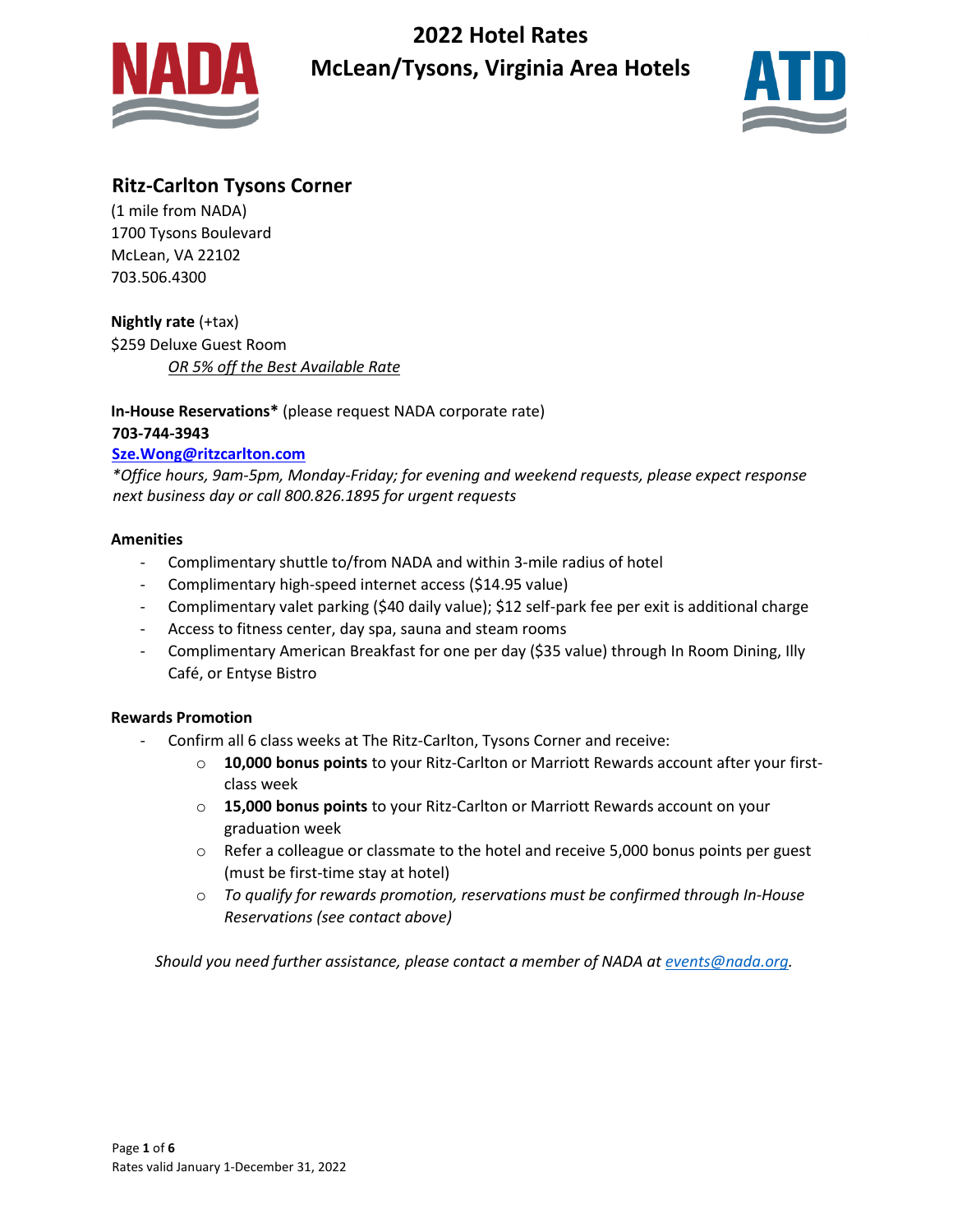



## **Hilton McLean Tysons Corner**

(1 mile from NADA) 7920 Jones Branch Drive McLean, VA 22102 703-847-5000

### **Nightly Rate** (+tax)

Rates for Standard King or Standard Double/Double: January 1 – March 31, 2022: \$149 April 1 – December 31, 2022: \$199 *OR 10% off the Best Available Rate*

#### **Reservations:**

- 888.370.0980 request corporate NADA rate
- On-site Reservations Coordinator 703.761.5210, Mon-Fri 9am-5pm

#### **Amenities**:

- Complimentary shuttle to/from NADA and one mile radius of hotel
- Complimentary high-speed Internet
- Complimentary Parking
- Access to Fitness Center & Tech Lounge
- Rate includes complimentary \$30 Food & Beverage Credit (per night)
	- o Credit valid for use at Harth restaurant, Lobby Lounge or, our Grab & Go Pantry item

#### **Hilton Honors Loyalty Promotion\***:

- Confirm all 6 weeks at Hilton McLean and receive:
	- o 10,000 bonus points after your first week and
	- o 10,000 bonus points awarded at graduation week
- Refer a colleague or classmate to Hilton McLean and receive 5,000 bonus points, if guest is new to our property

*\*Please contact Ashley [\(ashley.rohrer@hilton.com\)](mailto:ashley.rohrer@hilton.com) after booking six weeks/referrals to qualify for promotion*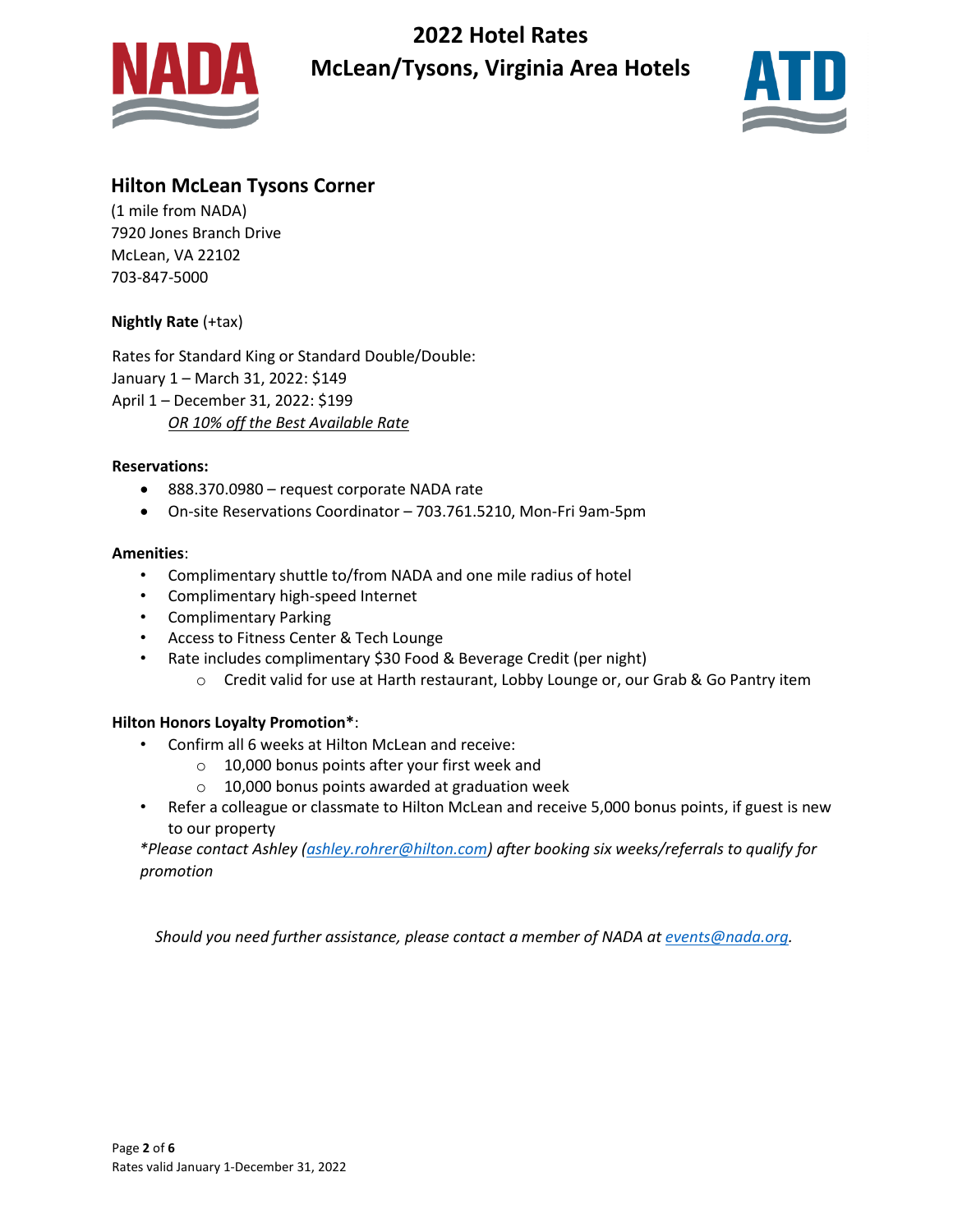



# **Hyatt Regency Tysons Corner Center**

(1 mile from NADA) 7901 Tysons One Place Tysons, VA 22102 703.893.1234

# **Nightly rates** (+ tax)

**January 1-January 31, 2022** \$245 – Standard king or two queens \$265 – Standard king or two queen room with \$30 Daily Food and Beverage Credit at Barrel or Bushel or Room Service inclusive of taxes \$295 – Club Access king or two queens

## **February 1-August 31, 2022**

\$209– Standard king or two queens \$224 – Standard king or two queen room with \$30 Daily Food and Beverage Credit at Barrel or Bushel or Room Service, inclusive of taxes \$259 – Club Access king or two queens *OR 15% off the Best Available Rate*

### **September 1, 2022-December 31, 2022**

\$239– Standard king or two queens

\$254 – Standard king or two queen room with \$30 Daily Food and Beverage Credit at Barrel or Bushel or Room Service, inclusive of taxes

\$289 – Club Access king or two queens *OR 15% off the Best Available Rate*

### **Reservations:**

703.848.6363 | [carla.dabate@hyatt.com](mailto:carla.dabate@hyatt.com) - request corporate NADA rate Booking Link:

**[https://tysonscornercenter.regency.hyatt.com/en/hotel/home.html?corp\\_id=11372](https://tysonscornercenter.regency.hyatt.com/en/hotel/home.html?corp_id=11372)**

### **Amenities included:**

- Exclusive community workspace for NADA students to meet, study, and dine. Available Monday Thursday from 5:30 pm- 10 pm. The front desk will provide information at the time of check in of specific room.
- Shuttle service within 1 mile radius of hotel, includes NADA Academy and Westwood Country Club (Subject to availability, first come, first serve basis).
- Complimentary High-Speed Internet Access
- Discounted Self-Parking (\$10 per day)
- 24-hour fitness center and indoor pool
- Exclusive hotel guest discounts at restaurants and retailers in Tysons Corner Center Mall (connected to hotel) through All Access Rewards Program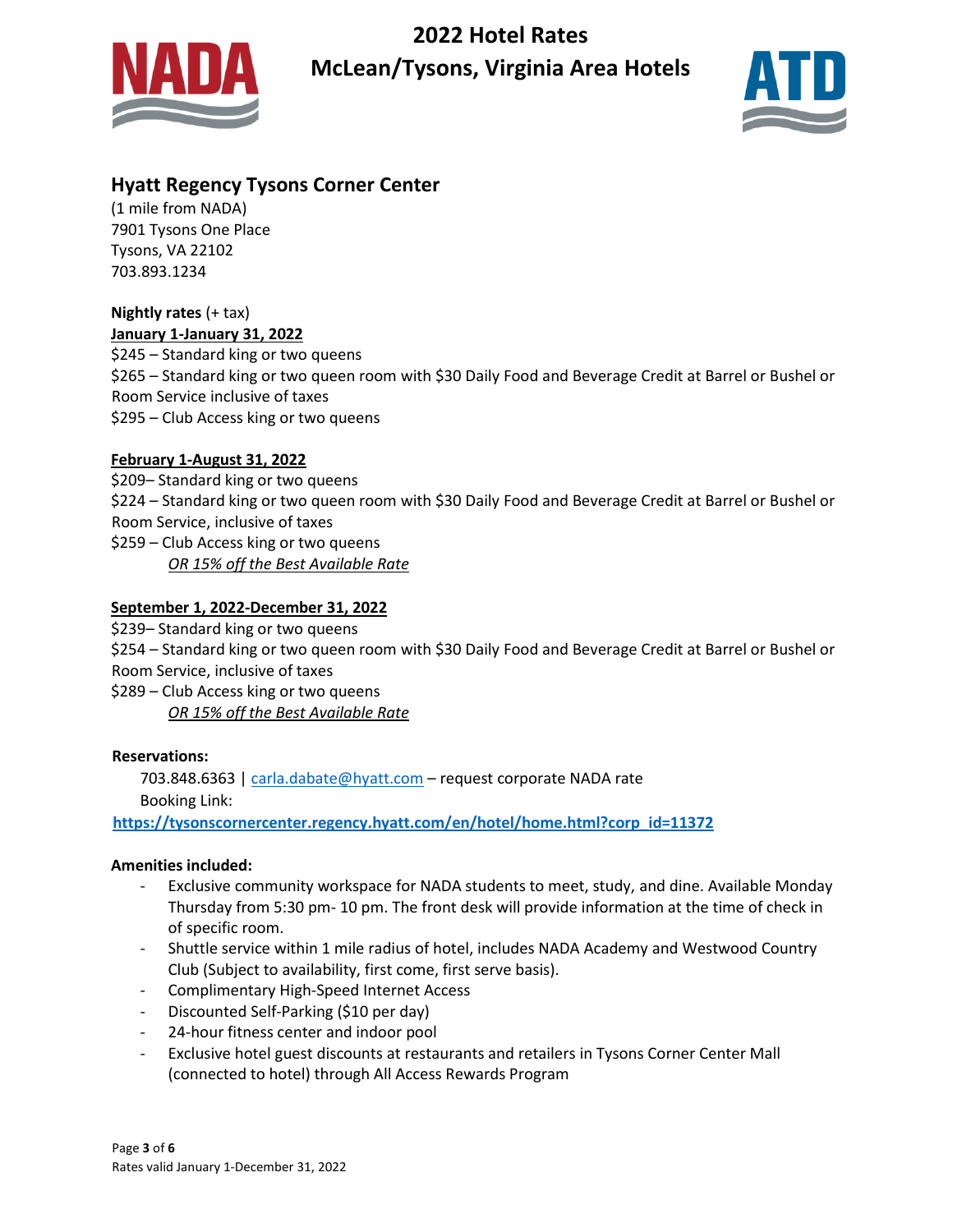



#### **Rewards Promotion**

- 5000 Bonus World of Hyatt Points awarded after every stay (February- December). Earn up to 30,000 bonus points after all 6 classes!
- 5000 Referral World of Hyatt Points when you refer a new guest who books and stays 10 nights.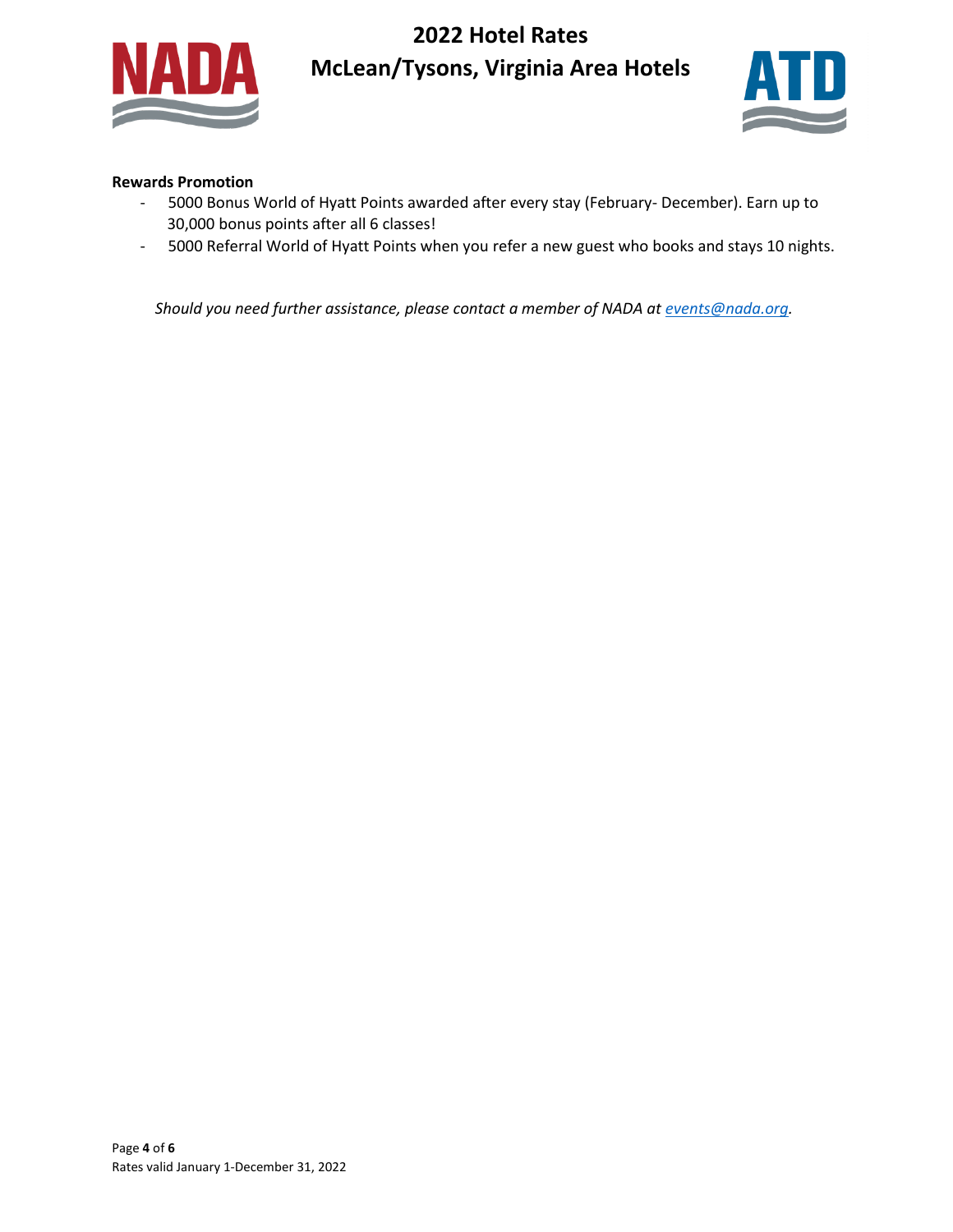



# **Courtyard Marriott Tysons Corner Fairfax**

(0.5 mile from NADA) 1960 Chain Bridge Road McLean, VA 22102 703-790-0207

### **Nightly Rates** (+ tax)

- January 1 June 30, 2022: \$174
- July 1 December 31, 2022: \$185 *OR 10% off the Best Available Rate*
- Link to Book NADA Rate: **[Book your corporate](https://nam02.safelinks.protection.outlook.com/?url=https%3A%2F%2Fprotect-us.mimecast.com%2Fs%2FTgrHCrkML3cAPVLri7T5tk%3Fdomain%3Dmarriott.com&data=04%7C01%7Caobrien%40nada.org%7C9078ddc27c7045fd559708d91afcfbb6%7C76442bc839d34bea86a937582aff2518%7C1%7C0%7C637570496132399744%7CUnknown%7CTWFpbGZsb3d8eyJWIjoiMC4wLjAwMDAiLCJQIjoiV2luMzIiLCJBTiI6Ik1haWwiLCJXVCI6Mn0%3D%7C1000&sdata=BfpIMCPw%2F8Ss6PTbb6DyhGc65jLBWIentOn82O1NHXM%3D&reserved=0) rate for NADA**
- Contact Annalisa Berryhill, Director of Sales, 703-996-3212[, annalisa.berryhill@bfsaul.com](mailto:annalisa.berryhill@bfsaul.com)

### **NADA Special Amenities**

- \$30 Credit Per Day to use on ANY food and/or drinks (premium alcohol included)
- Dedicated Shuttle Service to/from NADA and anywhere within 1-mile radius of the hotel
- Free Parking (\$10 daily value)
- Free Upgraded Wireless High-Speed Internet (\$6.95 daily value)
- Exclusive Indoor and Outdoor space to relax and network
- Dinner Transportation within a 2-mile radius

The Courtyard Marriott Tysons Corner Fairfax offers the best variety of restaurants within walking distance, including Fleming's Steakhouse and Wine Bar, located on the lobby level of the hotel.

#### **Rewards Promotion**

- Confirm all 6 class weeks at the Courtyard Marriott Tysons Corner and receive:
	- o **10,000 bonus points to your Marriott Rewards Account after your first-class week and**
	- o **15,000 bonus points to your Marriott Rewards Account on your graduation week!**
- Refer a colleague or classmate to the Courtyard Marriott Tysons Corner and receive:
	- o **5,000 bonus points per guest (must be a first time guest at the hotel).**
- To qualify for rewards promotion, please confirm reservations on property with the Annalisa Berryhill.